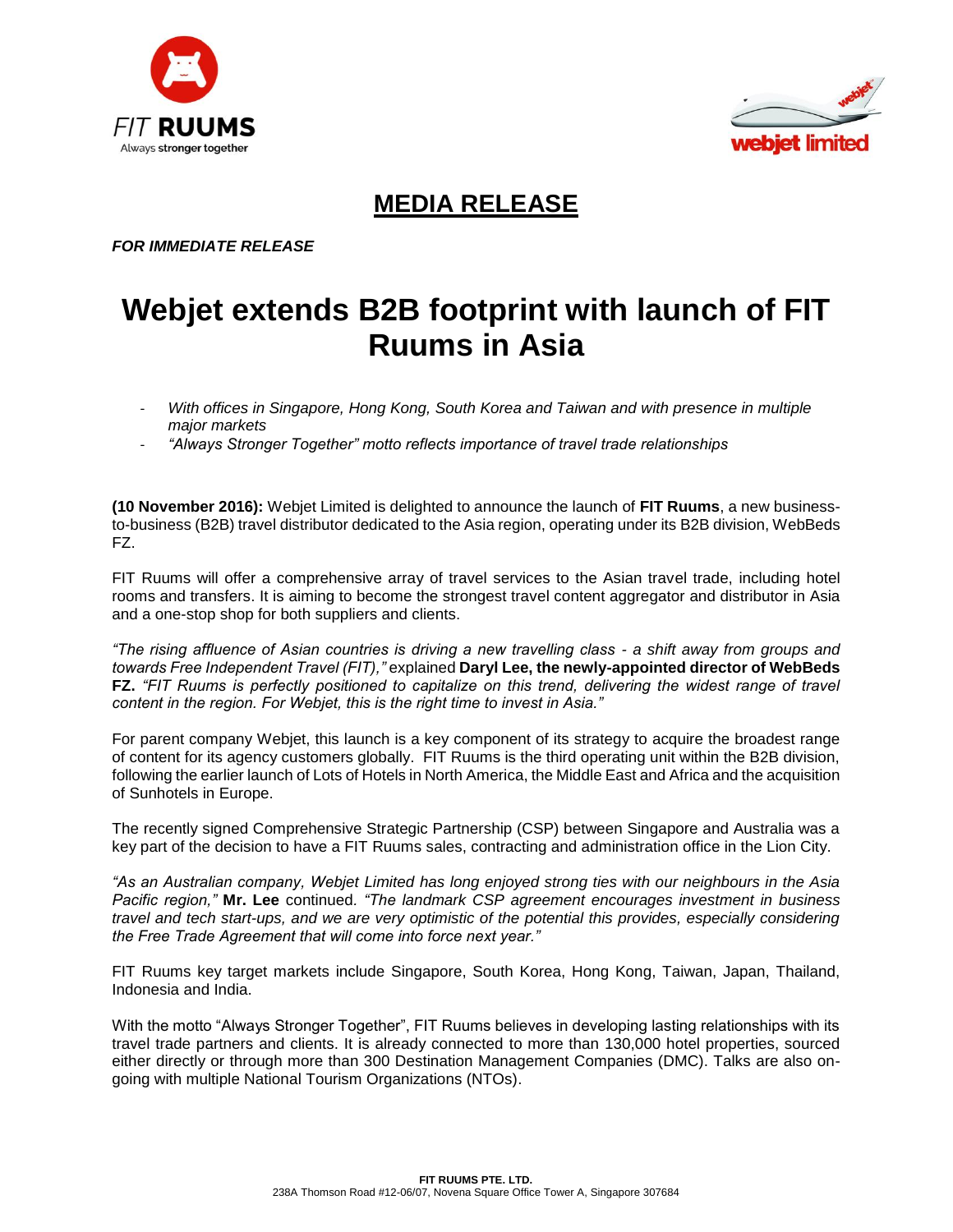



The overall goal of FIT Ruums is to complement, rather than compete with, the existing travel marketplace. By bringing together a wealth of travel content and distributing it to the Asian travel trade, the company is hoping to drive additional tourist arrivals and increase transaction values for the benefit of all regional stakeholders.

*"The immense growth of independent travellers from Asia to Europe in the last couple of years became a major travel pattern. This is especially important to a country like Switzerland that is so easy to discover due to its seamless public transport network and world-renowned hospitality,"* says **Ivan Breiter, Director South East Asia at Switzerland Tourism***. "We are glad to be partnering with FIT Ruums and its dynamic team to bring innovative products to the travel agent community in Asia. We wish the young company all the best in this growth period and we are looking forward to a fruitful partnership."*

These regional partnerships will be the key to the success of FIT Ruums who further revealed that the company wants to provide a wealth of services and market information to the Asian travel trade.

*"If our DMC partners have contracted inventory and would like to bring it global, we are very keen to help. If our partners require insights into the current search trends, booking patterns, potential new source markets or destination performance, we hope to be their go-to partner,"* according to **Mr Lee**. *"We want to be large enough to influence the marketplace and to set new industry standards. We will continue to develop new and lasting relationships in future as we grow our presence across the region."*

FIT Ruums has also agreed to be the "Preferred Partner" of Thailand-based 11-Infotech System, which develops software and apps for the travel trade, by integrating its travel content via XML API.

**Chartchai Pothong, CEO of 11-Infotech System**, commented; *"Congratulations to the FIT Ruums team for the launch. We look forward to developing a close partnership and to continue growing our business in Asia together."* 

*"We at MakeMyTrip would like to extend our congratulations and best wishes to the entire team at Webjet for the amazing venture – FIT Ruums. We are confident that this new B2B platform is tailored to meet the needs of the new-age traveller and agencies both. This new venture is bound to be a shot in the arm for the Asian travel trade. We expect the new offering to set new benchmarks for the industry at large,"* said one of FIT Ruums' new key clients, **Ritwik Khare, Senior Vice President & Head: Business Development – Hotels, MakeMyTrip**.

Another key launch partner for FIT Ruums is regional hospitality owner and operator **Far East Hospitality**. The company's **CEO, Arthur Kiong,** said he was excited about the launch.

*"We like to have a partner that does not simply try to sell to you, but actively helps to stimulate your business and provides meaningful insights,"* **Mr Kiong** commented*. "As a distributor, partner and a source of quality business intelligence, we appreciate that FIT Ruums aspires to add value to our business. We look forward to working with them in the years ahead and developing a rewarding partnership."*

**Kok Sheng Sun, Chief Commercial Officer of FIT Ruums**, explained that the company's motto, "Always Stronger Together", is wholly appropriate to its business model.

*"We aim to be the facilitator of choice for our suppliers and a good catalyst of growth for our client partners. To live up to this promise, we are committed to continuously invest in market research and big data analysis which we will share extensively with all our business partners."*